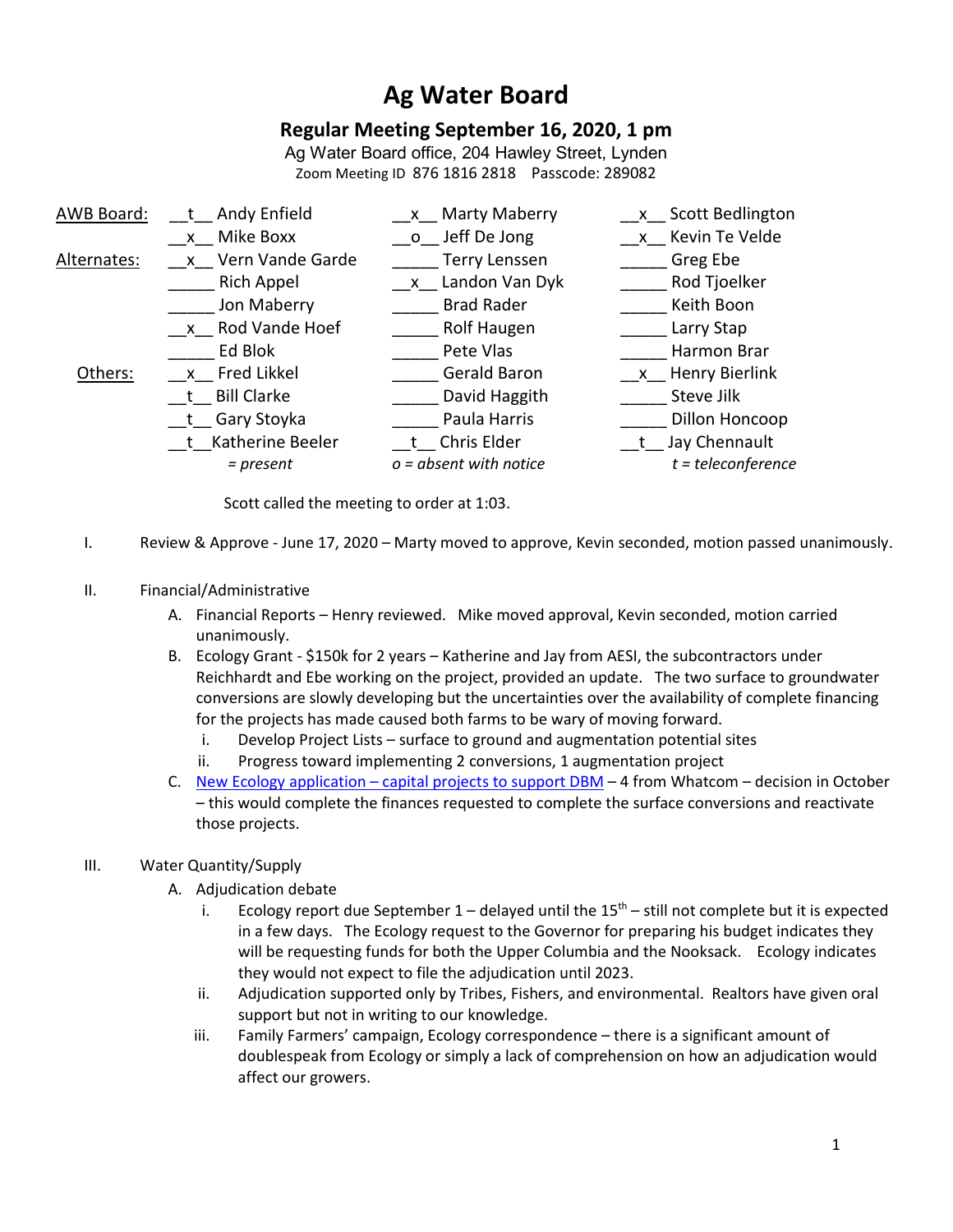- iv. Plan for Legislative education Step 1 will be to provide education and generate local opposition to convince the Governor to not include the Nooksack in his budget request. A meeting of those who have already expressed concerns will be organized by the AWB in the next weeks. We expect to generate more coordinated pressure on the Governor. This group will also work to educate legislators and other partners represented by lobbyists in Olympia that a Nooksack adjudication is not desirable.
- v. County position the Executive has indicated concerns about an adjudication but has not opposed it. The Council has been listening but not taken a position. We need to press them to do so. AWB will seek to get this on the Council agenda in October.
- vi. Scope of an adjudication there were questions about potentially limiting the scope of an adjudication. Perhaps eliminating non-Nooksack River drainages. Or only surface water. These decisions may be made in the development of the work for the Superior Court.
- vii. Relinquishment Bill felt that there was disagreement on when relinquishment occurs. Ecology maintains that it occurs upon a right being inactive for 5 years. Others believe that it can only occur after Ecology provides a Relinquishment notice and the process allows an appeal option. It seems clear that the lookback will be to 1967 when the Relinquishment Law was passed.
- B. Bill Clarke report
	- i. Upcoming legislative agenda no request legislation from Ecology on water banking.
	- ii. Bill is preparing a paper outlining 4-5 examples of water agreements that accomplished much more than what an adjudication would provide.
	- iii. Bill suggested that the anti-adjudication coalition request a budget provision of something well under the \$1 million Ecology is requesting to support the Drainage Based Management (DBM) work occurring under the Water Management Board.
	- iv. Bill raised the point that we should argue with the Governor that by funding the Ecology request he would be allowing one agency to be working against another in the Nooksack. Puget Sound Partnership is already funding DBM. Ecology adjudication would destroy that effort.
- C. County Executive proposal
	- i. Built on Lummi proposal (2015) and Drainage Based Management.
	- ii. Is presented as a better alternative to an adjudication.
	- iii. Seeking support from water users Tribes are receptive but not fully onboard. Satpal wants to keep this in draft until they are committed.
- D. Regional Water Supply task force Aspect Consulting as contractor
	- i. Timeline for the project through the end of 2020 was displayed.
	- ii. Draft map <http://aspectconsulting.com/wria1map> of the water rights in the three pilot areas was displayed.
	- iii. This project will be used to set the stage for DBM.
- E. Launch of Drainage Based Management Chris Elder
	- i. \$100k provided by Puget Sound Partnership (PSP).
	- ii. County is coordinating this work. Core group involves AWB, Tribes, PUD, County PW and Planning, WDFW, and Ecology. Each pilot has additional invitees based on the area. Looking at inviting DNR and the Conservation District too.
- IV. Communication/Education